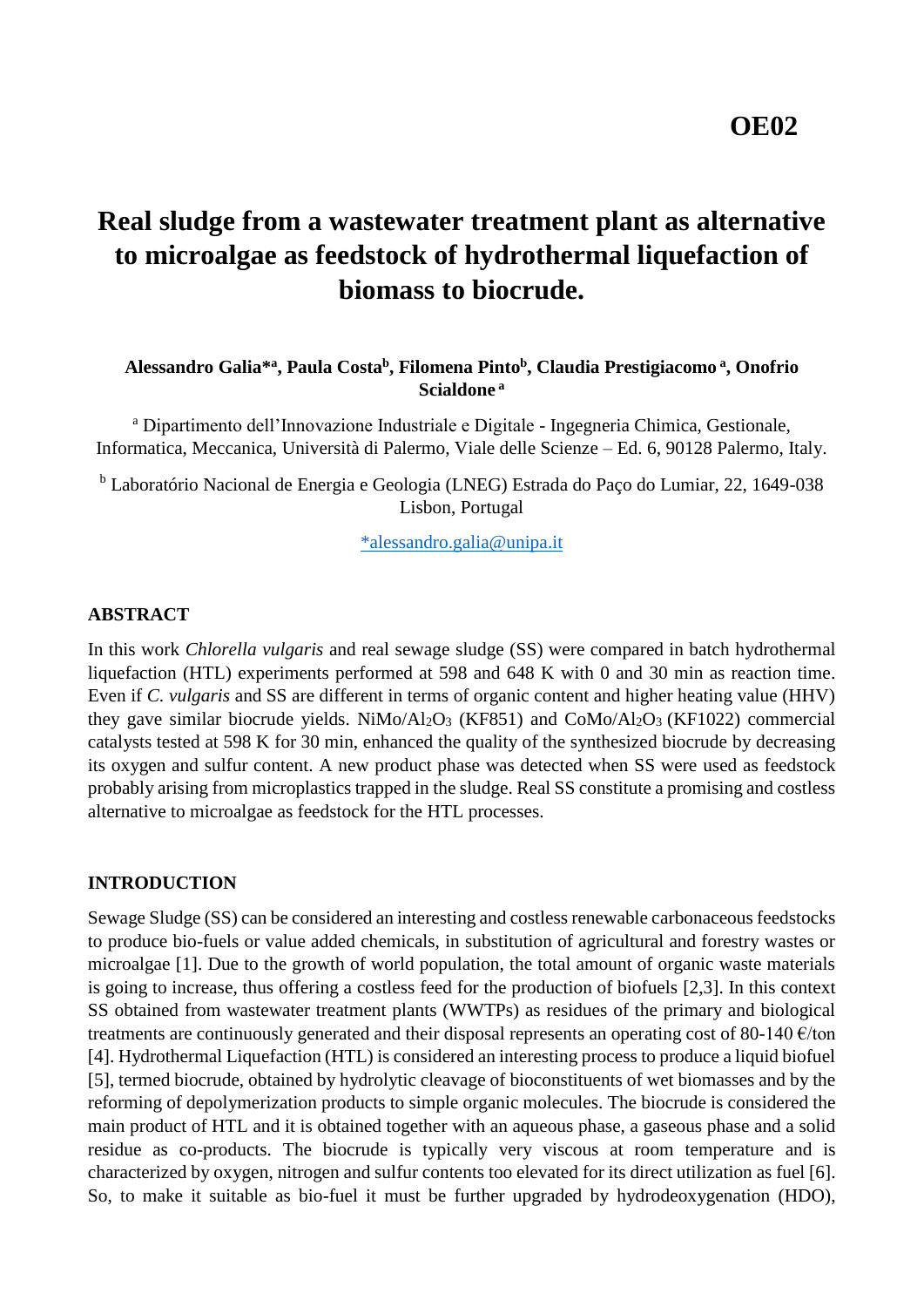hydrodeazotation (HDN) and hydrodesulfurization (HDS) in the presence of suitable catalysts [7,8,9]. All these hydrotreating processes are more expensive the higher the average molecular weight and the heteroatom content of the biocrude [8]. We have recently performed a techno-economic analysis of a solar assisted biorefinery process for the HTL of microalgae. We found that one of the main huddles for the economic sustainability of the process was related to the high cost of the raw material [10]. So the use of SS as feedstock for the production of biocrude could be highly interesting to improve the economic profitability of the HTL process and of WWTPs [11,12]. Aim of this work was to investigate HTL processes comparing the performances of SS and *C. vulgaris* as different carbonaceous feedstocks using different types of commercial catalysts in aqueous HTL environment.

## **MATERIALS AND METHODS**

*C.vulgaris* from a4f company and real SS provided by the AMAP s.p.a. waste water treatment plant in Palermo (Italy) were used as feedstock for the HTL experiments. A sample of sludge was dried for 24h at 378 K and the organic content was determined after calcination for 6 h at 823 K. Real sludge were stored at 255 K, then thawed and utilized. Cyclohexane (Sigma Aldrich, analytical grade) and acetone (VWR,  $\geq$  99.9 % technical) were used as solvents to recover the biocrude produced during the hydrothermal reactions. The commercial catalysts KF 851 quadralobe shaped pellets (NiMo/ Al<sub>2</sub>O<sub>3</sub>) and KF 1022 cylindrical units (CoMo/Al<sub>2</sub>O<sub>3</sub>), both provided by Albemarle, were used as received. Trichloromethane (J.T. Beker, HPLC grade) was used to recover and isolate the additional organic phase. The HTL tests were carried out in a 31 mL home-made 316 SS batch autoclave reactor constructed from 3/4 in. Swagelok® VCR connector and caps. In each HTL experimental run an aqueous slurry (10 wt % of dry feedstock concentration) was poured into the reactor in such amount to fill 1/3 of the reactor volume. When catalysts were used, they were added with a concentration of 10 wt% with respect to the initial dry biomass. The experimental apparatus was constituted by a software controlled (Labview system design Software, National Instruments) ceramic heater (composed by two Watlow ceramic fiber semi-cylindrical units, 450 W each) equipped with a 316 stainless steel holder properly designed to place the reactor in the middle of the length of the heater. Typical heating rate was 13 K/min and the reaction time was considered to start when the set-up temperature was reached. At the end of the reaction, the reactor was extracted from the oven by a pulley-assisted lifting system and quickly cooled down with tap water shower. After cooling the reactor was connected to a previously evacuated gas expansion system to collect the produced gas phase using an Agilent Technologies 7890B GC-TCD. The effective mole percentage of each gas produced during the reaction was calculated as the ratio between the GC determined moles of each gaseous component  $N_i$ , as obtained from calibration curves, and the total moles of produced gas  $N_{\text{tot}}$ estimated by the ideal gas equation of state since final pressure in the gas expansion system was always lower than 0.2 MPa.

$$
Gas\ concentration\ [mol\%] = (Ni/Ntot) \times 100\tag{1}
$$

Molar fraction of produced gas compounds were determined with an average standard deviation of 2%. The procedure adopted for products separation after HTL tests with *C. vulgaris* and SS was similar to that reported by Savage et al. [13,14]. The yields of the products were expressed in dry ash free (daf) form (i.e. referred to the organic content of the feedstock) as follows:

$$
Yield_{(daf)}(wt\%) = (mass_{daf} of product/mass_{daf} of the feedback) \times 100
$$
 (2)

When catalysts were used, their masses were subtracted from that of the dried solid residue and its yield was determined calcinating a sample of collected virgin solid residue (i.e. without catalyst).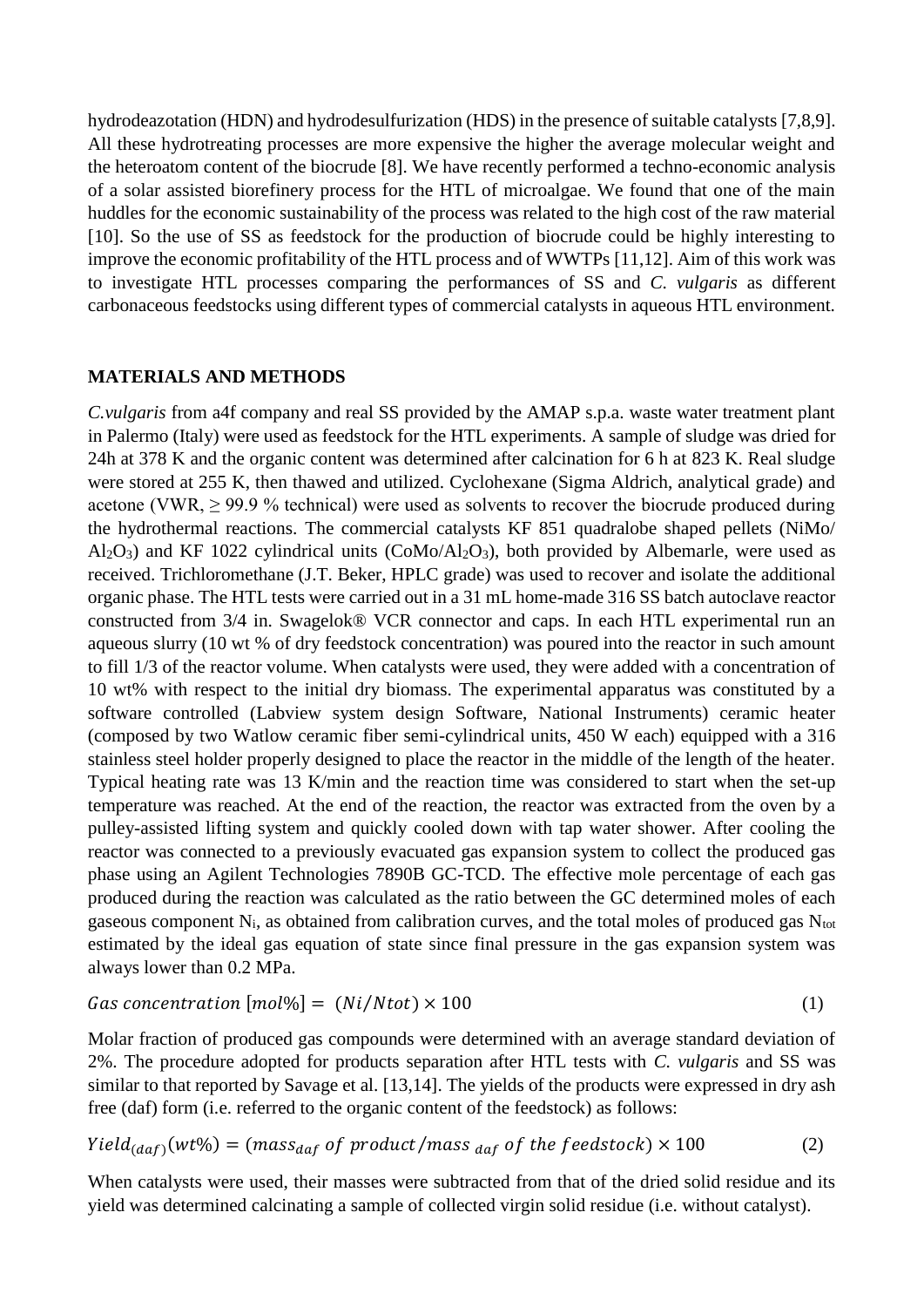All experiments were repeated twice to determine the reproducibility and reported values are mean values. CHNS elemental composition analyses were made by LNEG and the HHV of each type of biomass was estimated by the Dulong formula:

$$
HHV(MJ/kg) = 0.3383 C + 1.443 (H - 0/8) + 0.095 S
$$
\n(3)

The yield of water soluble products (WSP) was estimated using a sample of 2 mL of recovered aqueous phase collected in a glass vial. The sample was dried overnight at 333 K and the residue was weighed. The vial containing the residue of the dried WSP was then calcinated in a furnace at 823 K for 6h to estimate the dry ash free yield. The cake formed after *vacuum* filtration of the products collected from the reactor was dried at 333 K overnight and then weighted to estimate the yield. The dried cake was scraped using a spatula and transferred into two ceramic crucibles, which were inserted into a furnace at 823 K for 6h to perform calcination of the residue and estimate the organic yield (daf wt%). Finally, the stripped and stabilized mass of biocrude was used to determine its yields (daf wt %). The biocrude HHV was estimated using Dulong formula. The yield of volatiles was obtained as complement to 100 of the sum of the yields of the four products yields. This fraction takes into account the compounds lost during the stripping of the biocrude phase, or drying of the aqueous and solids phases as well as the losses when transferring samples according to information reported in the literature [13,14]. An additional phase (ADP) was obtained when SS was used in HTL experiments. Some analyses were made to investigate its nature. Its solubility in trichloromethane was tested. The same procedure adopted for *vacuum* filtration of aqueous phase was adopted for the dewatered ADP, to separate polar from not polar compounds which form a cake on the nylon filter. FT-IR analyses (FT-IR Spectrum Two Perkin Elmer) of the polar and non-polar fractions of the ADP were performed using KBr pads (Sigma Aldrich, anhydrous, powder, 99.999% trace metals basis).

## **RESULTS**

The reaction temperature is an important operative parameter in the HTL of microalgae. We compared the performances of HTL of *C. vulgaris* and SS at 598 and 648 K using 0 min (i.e. performing only the heating process inside the reactor) and 30 min as reaction time. Experiments were initially carried out without added catalysts.

In Table 1 the results of tests at different temperatures and reaction times using the two different biomasses are reported. The kinetic severity factor defined by Overend et al. [15] was used to analyze the collected experimental results. To estimate this parameter we have also considered the temperature profile during the heating of the reactor by numerical integration of the equation proposed by Faeth et al. [16] (Faeth et al., 2013):

$$
R_0 = \int_{t_0}^{t_f} \exp(\left(T_{(t)_{\left[\begin{array}{l}^{\circ}C\end{array}\right]}} - 14.75\right) / 100_{\left[\begin{array}{l}^{\circ}C\end{array}\right]}) dt \tag{4}
$$

With both feedstocks, the highest biocrude yield was obtained at an intermediate value of the investigated kinetic severity  $\mathbb{R}^0$ . With *C. vulgaris* the maximum yield was 31.9 wt% and it was obtained at 598 K after 30 minutes corresponding to  $Log(R^0)$  of 8.13. When SS was used the maximum yield was 35.3 wt% and was reached at 648 K stopping the reaction soon after the heating stage (0 min) corresponding to  $log(R^0)$  8.53. When higher severity factors were adopted, the reduction of biocrude yields was accompanied by higher fractions of missing compounds. In **Erreur ! Source du renvoi introuvable.** the Energy Recovery (ER) obtained in the experiments is shown, defined by the equation: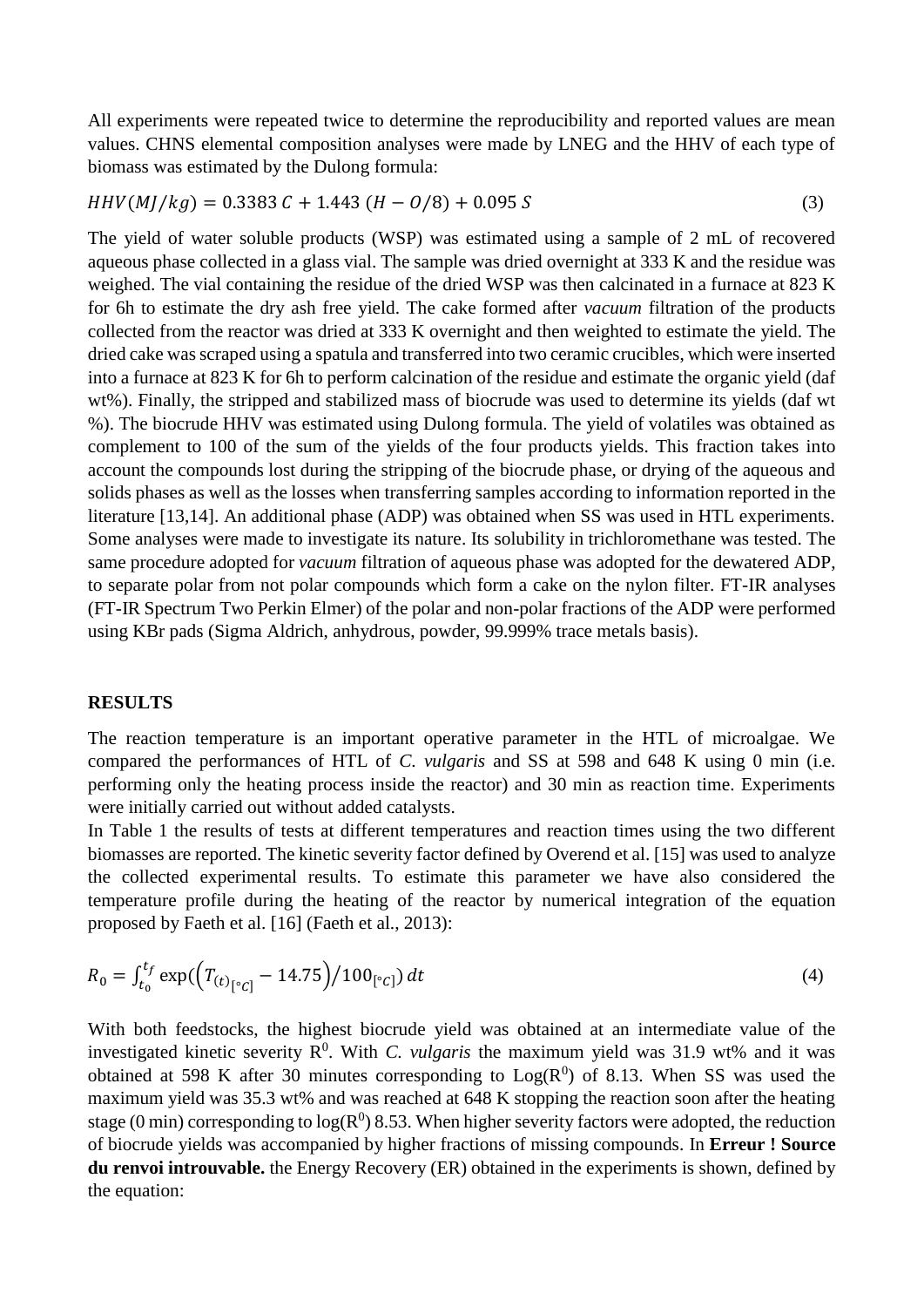$ER(%) = \frac{HHV \text{ of biorude oil xmass yield of biorude oil}}{HUV \text{ of 6 redated}}$  $\frac{1}{2}$  and  $\frac{1}{2}$  and  $\frac{1}{2}$  between  $\frac{1}{2}$  and  $\frac{1}{2}$   $\times$  100

This parameter indicates how the process is effective in concentrating the energy content of the initial biomass feedstock in the obtained bio-oil. ER higher than 50% were obtained with both biomasses. In the case of *C. vulgaris*, the highest value of this parameter was obtained at the lowest adopted severity factor because of an H/C molar ratio of 1.63.

| Feed        | Т<br>(K) | t<br>(min)       | Log<br>$(R_0)$ | Products yields (daf wt%) |      |            |           | H/C  | O/C  | $\mathbf{N}/\mathbf{C}$ | <b>HHV</b> | ER   |
|-------------|----------|------------------|----------------|---------------------------|------|------------|-----------|------|------|-------------------------|------------|------|
|             |          |                  |                | BC                        | Gas  | <b>WSP</b> | <b>SR</b> |      |      |                         | (MJ/kg)    | (%)  |
| C. vulgaris | 598      | $\boldsymbol{0}$ | 6.95           | 28                        | 2.6  | 24.9       | 13        | 1.63 | 0.18 | 0.03                    | 34.73      | 55.8 |
|             | 598      | 30               | 8.13           | 31.9                      | 7.3  | 16.2       | 2.6       | 1.85 | 0.42 | 0.02                    | 26.52      | 48.6 |
|             | 648      | $\boldsymbol{0}$ | 8.37           | 24.7                      | 9    | 16.8       | 2.6       | 1.35 | 0.18 | 0.02                    | 33.03      | 46.7 |
|             | 648      | 30               | 9.60           | 23.5                      | 17.6 | 7.2        | 1.5       | 1.40 | 0.20 | 0.02                    | 32.38      | 43.6 |
| SS          | 598      | $\boldsymbol{0}$ | 6.89           | 26.3                      | 4.9  | 3.3        | 18.8      | 1.52 | 0.34 | 0.00                    | 27.73      | 41.8 |
|             | 598      | 30               | 8.06           | 27.0                      | 11.8 | 14.0       | 15.1      | 1.43 | 0.16 | 0.02                    | 34.58      | 34.6 |
|             | 648      | $\boldsymbol{0}$ | 8.53           | 35.3                      | 9.8  | 8.7        | 12.3      | 1.39 | 0.21 | 0.00                    | 32.23      | 65.2 |
|             | 648      | 30               | 9.64           | 22.6                      | 9.7  | 2.8        | 10.3      | 1.35 | 0.12 | 0.04                    | 35.23      | 45.7 |

Table 1: Comparison of products yields (dry ash free daf wt %) and elemental analyses of biocrude obtained from **HTL experiments of** *C. vulgaris* **and SS (10 wt% dry feedstock).**

BC: biocrude; WSP: Water Soluble Products; SR: solid residue

When SS were used, the highest ER was obtained when the highest biocrude yield was achieved even if the H/C ratio decreased to 1.39. Indeed, from elemental analysis we found that H/C molar ratio in the biocrude synthesized from SS decreased monotonically with the global severity. Composition of gaseous products collected in all experiments are mainly constituted by CO2. In the case of gas phase obtained from HTL of *C. vulgaris*, especially when liquefaction was carried out at 598 K, molecular nitrogen was clearly detected in the gas phase that must be ascribed to denitrification of biomass since purging of the reactor and of the gas sampling valves was performed using Ar as inert gas. Nitrogen was not detected or was present in very small amount in gaseous mixtures generated during the HTL of SS probably because of the different nature of proteins incorporated in the biomass. The main result of this set of experiments is that similar biocrude yields and quality in term of elemental analysis and HHV can be obtained with both biomasses thus confirming that sewage sludge are a viable and costless alternative to microalgae as feed for HTL processes.

The biocrude obtained from HTL of both *C. vulgaris* and SS is characterized by an high oxygen content that make it unsuitable as a fuel unless it is upgraded by hydroprocessing (Tab. 1). To make less expensive the upgrading process it would be useful to synthesize a biocrude characterized by high H/C and low O/C molar ratios. To pursue this result we studied the effect of two commercial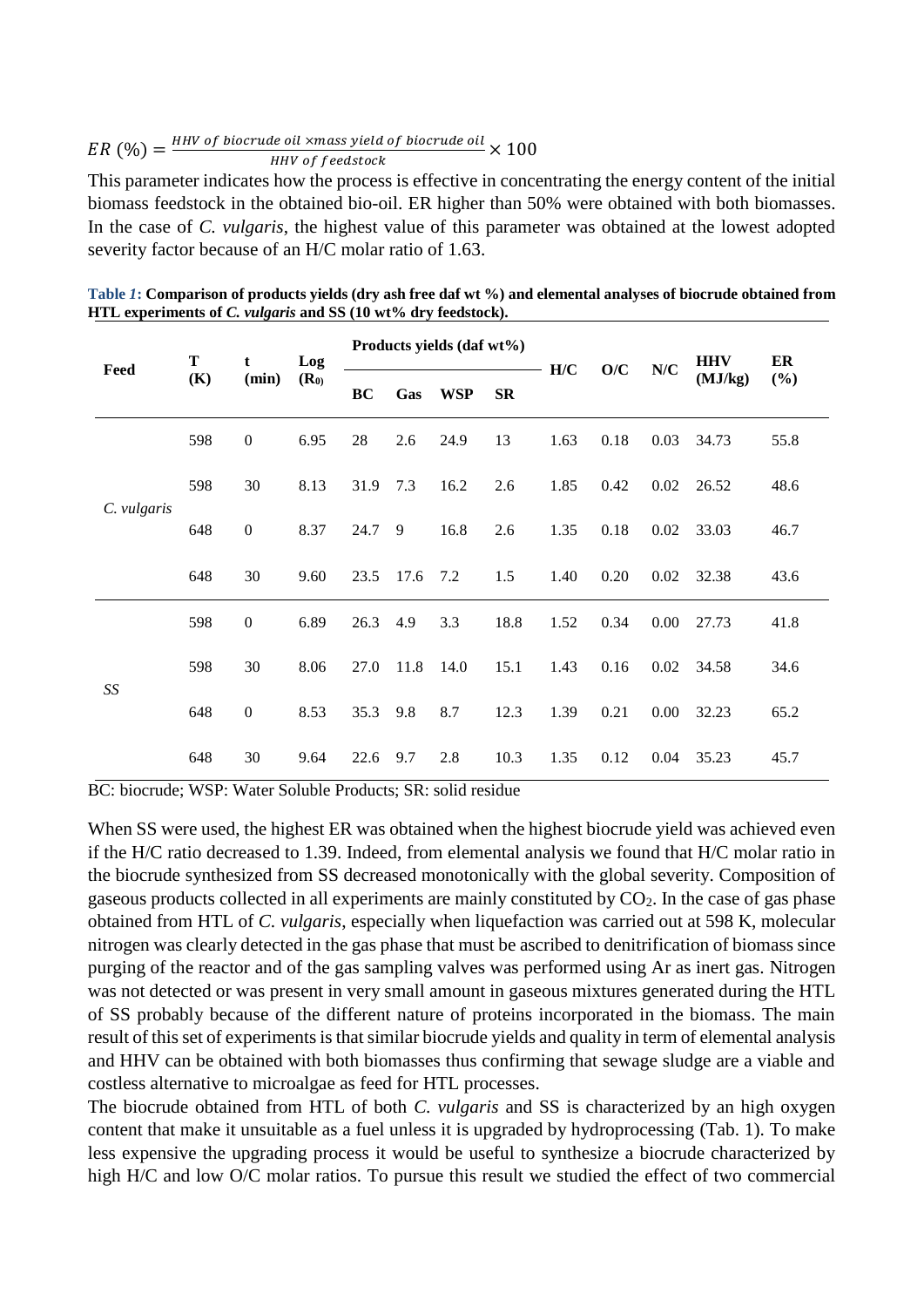catalysts on the performances of the HTL of *C. vulgaris.* and SS and on the composition of the corresponding biocrude.

When CoMo and NiMo based catalysts were used in the HTL of *C. vulgaris* we observed a marked change of the oxygen content of the biocrude highlighted by the reduction of the O/C mole ratio from 0.42 in the catalyst-free test to 0.21 and 0.19 with KF 851 and KF 1022 catalysts respectively (Table 2).

| Table 2: Comparison of products yields (dry ash free daf wt %) and elemental analyses of biocrude obtained from HTL |
|---------------------------------------------------------------------------------------------------------------------|
| experiments of C. vulgaris and SS. Reaction conditions: $T=598$ K and 30 min as reaction time. Biomass 10 wt%       |
| concentration in the slurry, catalyst 10 wt% with respect to biomass.                                               |

| Feed        | <b>Catalyst</b> | Dry ash free (wt $\%$ ) |      |            |           | H/C  | O/C  | N/C  | S/C    | <b>HHV</b> | ER(%) |
|-------------|-----------------|-------------------------|------|------------|-----------|------|------|------|--------|------------|-------|
|             |                 | BC                      | Gas  | <b>WSP</b> | <b>SR</b> |      |      |      |        | (MJ/kg)    |       |
| C. vulgaris | none            | 31.9                    | 7.3  | 16.2       | 2.6       | 1.85 | 0.42 | 0.02 | 0.0012 | 26.52      | 48.6  |
|             | <b>KF 851</b>   | 29.3                    | 8.6  | 13.0       | 9.8       | 1.33 | 0.21 | 0.06 | ND     | 30.61      | 46.4  |
|             | KF 1022         | 35.3                    | 10.2 | 14.3       | 5.2       | 1.32 | 0.19 | 0.06 | ND     | 31.50      | 57.5  |
| SS          | none            | 27.0                    | 11.8 | 14.0       | 15.1      | 1.43 | 0.16 | 0.02 | 0.0052 | 34.58      | 34.6  |
|             | <b>KF 851</b>   | 23.9                    | 9.0  | 6.4        | 19.3      | 1.40 | 0.11 | 0.02 | 0.0042 | 37.34      | 37.3  |
|             | KF 1022         | 20.8                    | 8.6  | 7.6        | 18.0      | 1.38 | 0.12 | 0.04 | 0.0047 | 35.56      | 35.6  |

BC: biocrude; WSP: Water Soluble Products; SR: solid residue. ND=not detectable

This effect was accompanied by removal of S at levels below the detection threshold of the elemental analyzer (Table 2). For what concern the biocrude yields while KF 851 catalyst gave average yields of 29.3 wt% quite close to that obtained in the absence of catalyst (31.9 wt%), a significant increase in the value of this parameter was obtained whit KF 1022 catalysts that gave 35.3 wt% average biocrude yields.

The same catalysts were tested with SS at the same operative conditions. In this set of experiments all catalysts gave similar results for oxygen removal leading to a biocrude with O/C 0.11 -0.12 instead of the 0.16 obtained in the pure thermal process. When SS was used, CoMo and NiMo based catalysts were not effective in S removal and biocrude yields decreased with respect to the not catalyzed test. HTL of SS was performed using the same procedure of product separation of the microalgae. However, when catalysts were used in the HTL of SS, a new product denoted by the acronym ADP, in addition to biocrude, aqueous phase, solid residue and gas, was collected from the reactor even if in amounts lower than 5 wt% with respect to the dry mass of SS. This product, that seemed heterogeneous, was found to be soluble in acetone like biocrude but insoluble in trichloromethane. Indeed by drying a sample at 378 K overnight, we estimated a moisture content of 75 wt%. To better understand the nature of ADP its *vacuum* filtration was performed with a procedure similar to that adopted to separate solid residue from other liquid products of the HTL process. After filtration two different phases were obtained: a solid wax retained by the filter and a colorless and viscous liquid phase. FT-IR analyses were made on the solid wax and on initial product (previous drying and after drying process). From these analyses we found that poly(vinylchloride) derivative could be a component of this new product.

Mahon et al. reported that up to 30 wt% of the organic content of the mixed sludge could be constituted by microplastics. Their presence is considered a technological problem for the WWTPs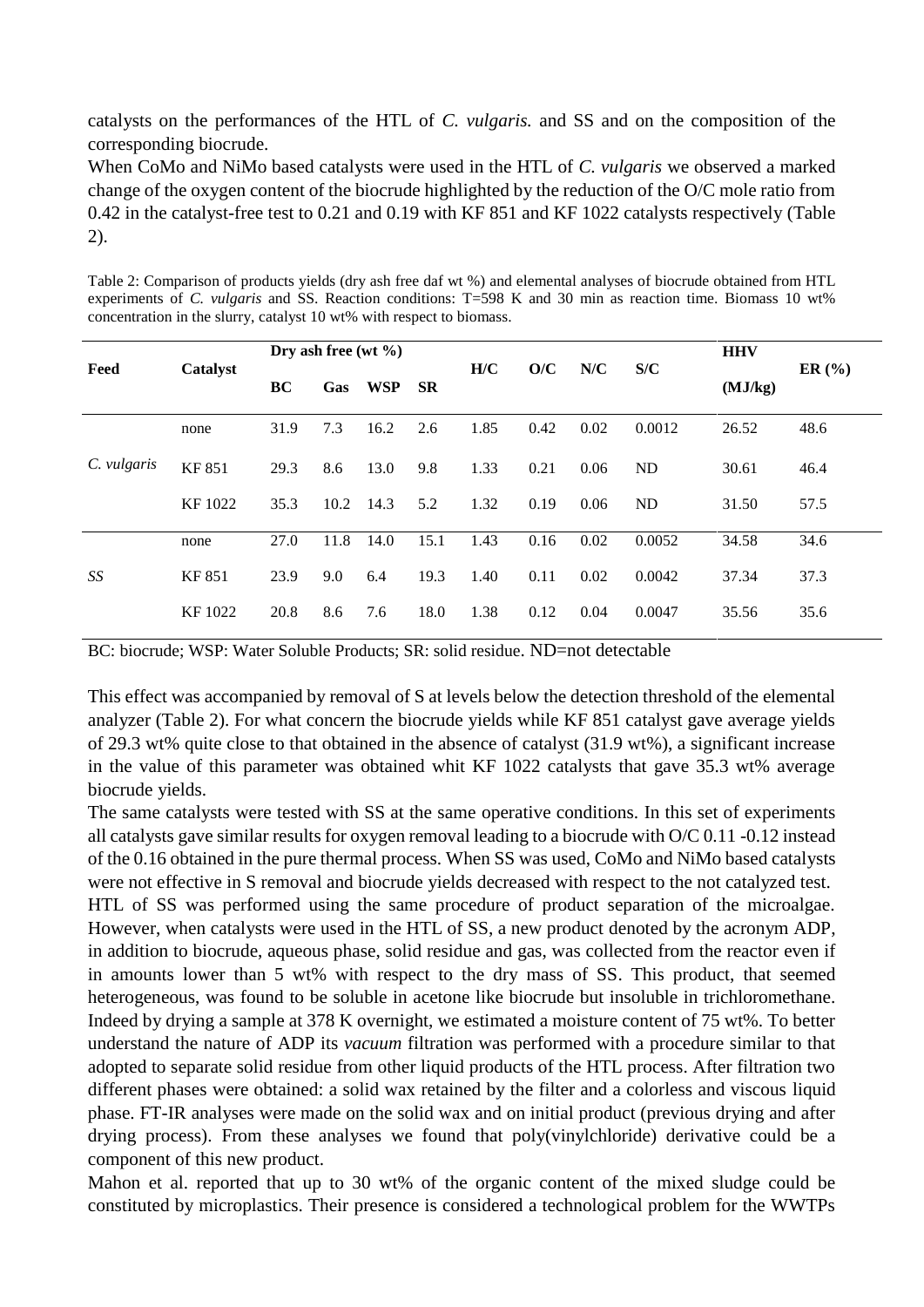because they are made of cloth fibers, polyamides and polyesters, polyvinylchloride lost during cleaning process, plastics contained in scrubs soap or toothpastes and they end up in the sewers. For these reasons, we hypothesized that the new product phase derives from microplastics trapped in SS.

# **CONCLUSION**

This experimental work was useful to explore the potential that HTL of SS could have. However the HTL conversion of SS needs more investigation. We found that SS are very challenging for their treatment also because of the presence of microplastics whose effect on the biocrude quality is still unclear. These results will be object of further investigation because if the hydrothermal treatment could convert or segregate microplastics in a different phase preventing them to reach the environment it would increase its utility. The catalytic process is one of the major challenges in HTL process of biomasses, in this study we found that the commercial Albemarle catalysts (KF 851 and KF 1022), commonly used in hydrotreating of kerosene and diesel, showed good activity in removing S and O from the biocrude.

# **ACKNOWLEDGEMENTS**

The authors thank the Ministero dell'Istruzione, dell'Università e della Ricerca (MIUR) for support under project PRIN 2010H7PXLC\_005 and the European Commission for support under project STAGE-STE FP7 Cooperation 609837.

## **REFERENCES**

[1] CHISTI Y., Biodiesel from microalgae beats bioethanol, Trends Biotechnol. 26, 2008, 126–131

[2] GOYAL H. B., SEAL D., SAXENA, R. C. Ã., Bio-fuels from thermochemical conversion of renewable resources : A review, 12, 2008, 504–517.

[3] HII K., BAROUTIAN S., PARTHASARATHY R., GAPES D. J., ESHTIAGHI N., A review of wet air oxidation and Thermal Hydrolysis technologies in sludge treatment, Bioresour. Technol., 155, 2014, 289–299.

[4] CAPITOLATO SPECIALE D ' APPALTO, Servizio di caricamento trasporto e conferimento in discarica o impianto di recupero autorizzato dei rifiuti speciali non pericolosi costituiti da fanghi prodotti dal trattamento delle acque reflue urbane (CER 19.08.05), da residui di vagliatura (CER 19.08.01) e da rifiuti da dissabbiamento (CER 19.08.02), prodotti presso gli impianti di depurazione gestiti da AMAP S.p.A., 2017, 5- 8.

[5] DIMITRIADIS A., BEZERGIANNI S., Hydrothermal liquefaction of various biomass and waste feedstocks for biocrude production: A state of the art review, Renew. Sustain. Energy Rev. 68, 2017, 113–125.[6] Yeh, T. M. Hydrothermal catalytic production of fuels and chemicals from aquatic biomass, J Chem. Technol. Biotechnol., 88, 2014, 13-24.

[7] HO T. C.. Deep HDS of diesel fuel: Chemistry and catalysis, Catal. Today, 98, 2004, 3-18.

[8] MOCHIDA I., SAKANISHI K., MA X., NAGAO S., ISODA T., Deep hydrodesulfurization of diesel fuel: Design of reaction process and catalysts, Catal. Today, 29, 1996, 185-189.